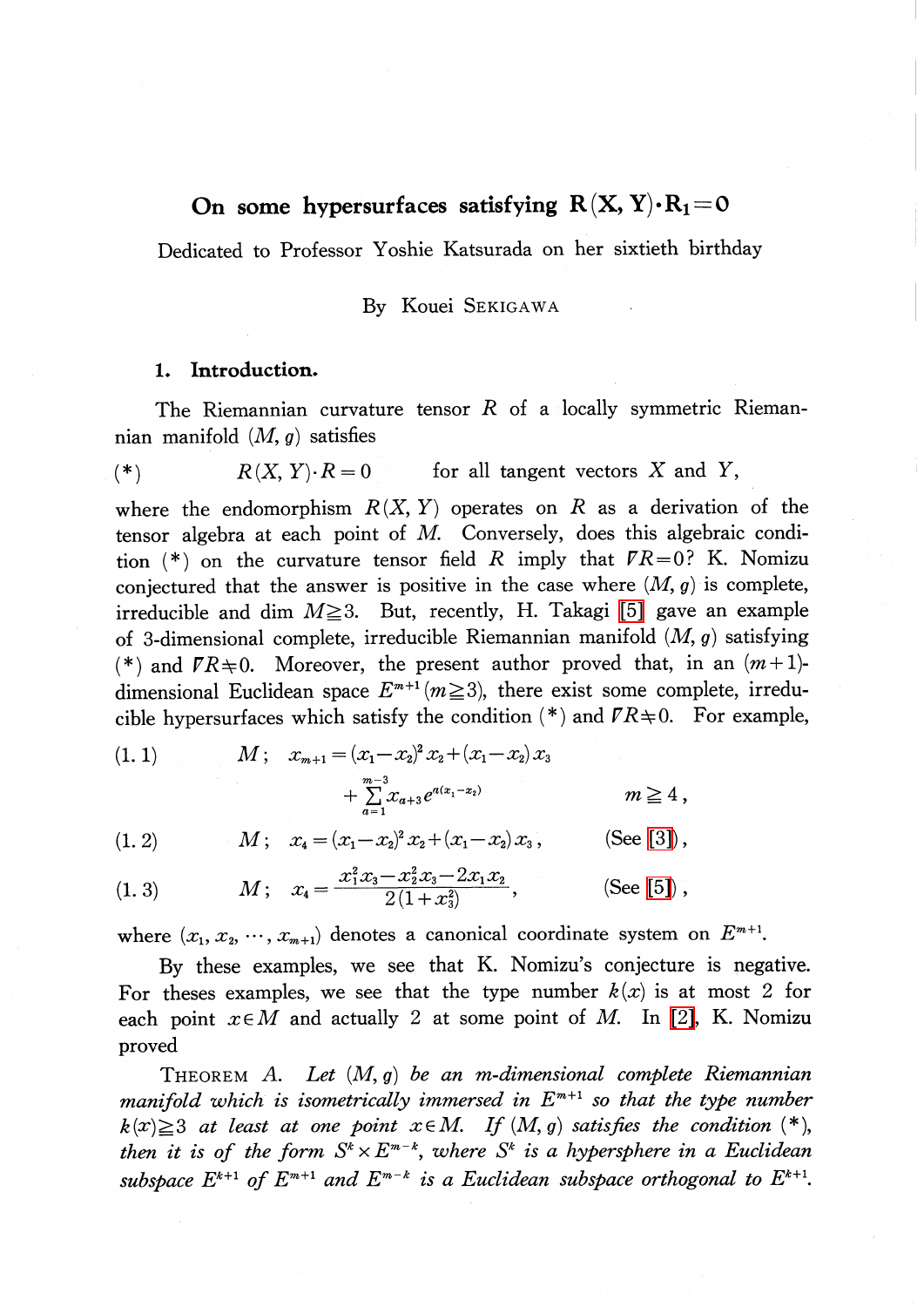Now, let  $R_{1}$  be the Ricci tensor field of  $(M, g)$  and  $R^{1}$  be the symmetric endomorphism satisfying  $R_{1}(X, Y)=g(R^{1}X, Y)$ . Then, the condition (\*) implies in particular

(\*\*)  $R(X, Y) \cdot R_{1}=0$  for all tangent vectors X and Y.

In [\[4\],](#page-7-3) the present author proved

THEOREM B. Let  $(M, g)$  be an m-dimensional complete Riemannian manifold which is isometrically immersed in  $E^{\mu+1}$  so that the type number  $k(x) \geq 3$  and odd at least at one point  $x \in M$ . If  $(M, g)$  satisfies the condition  $^{(**)}$ , then it is of the form  $S^{k}\times E^{m-k}$ .

In the present paper, we shall prove the followings:

THEOREM C. Let  $(M, g)$  be an m-dimensional complete Riemannian manifold which is isometrically immersed in  $E^{m+1}$  so that the type number  $k(x) \geq 3$  and odd, or  $k(x) > 2m/3$  at least at one point  $x \in M$ . If  $(M, g)$ satisfies the condition  $^{(**)}$ , then it is of the form  $S^{k}\times E^{m-k},$ 

THEOREM D. Let  $(M, g)$  be an m-dimensional irreducible Riemannian manifold which is isometrically immersed in  $E^{m+1}$ . If  $(M, g)$  satisfies the condition  $(**)$  and

(1. 4)  $R(X, Y)\cdot\overline{V}_{z}R_{1}=0$  for all tangent vectors X, Y and Z,

then it is a space of positive constant curvature.

COROLLARY D. Under the same hypothesis as theorem D, furthermore, if  $(M, g)$  is complete, then it is of the form  $S^{m}$ , that is, a hypersphere in  $E^{m+1}$ .

## 2. Reduction of the condition (\*\*).

Let  $(M, g)$  be an *m*-dimensional Riemannian manifold which is isometrically immersed in an  $(m+1)$ -dimensional Euclidean space  $E^{m+1}(m\geq 3)$ , g being the Riemannian metric induced from  $E^{m+1}$ . Let U be a neighborhood of a point  $x\in M$  on which we can choose a unit vector field N normal to M. For local vector fields X and Y on U tangent to M, we have the formulas of Gauss and Weingarten :

$$
(2. 1) \t\t Dx Y = \mathcal{F}x Y + H(X, Y) N,
$$

$$
(2.2) \t\t D_xN = -AX,
$$

where  $D_{X}$  and  $\nabla_{X}$  denote the covariant differentiations for the Euclidean connection on  $E^{m+1}$  and the Riemannian connection on M, respectively. H is the second fundamental form and A is a symmetric endomorphism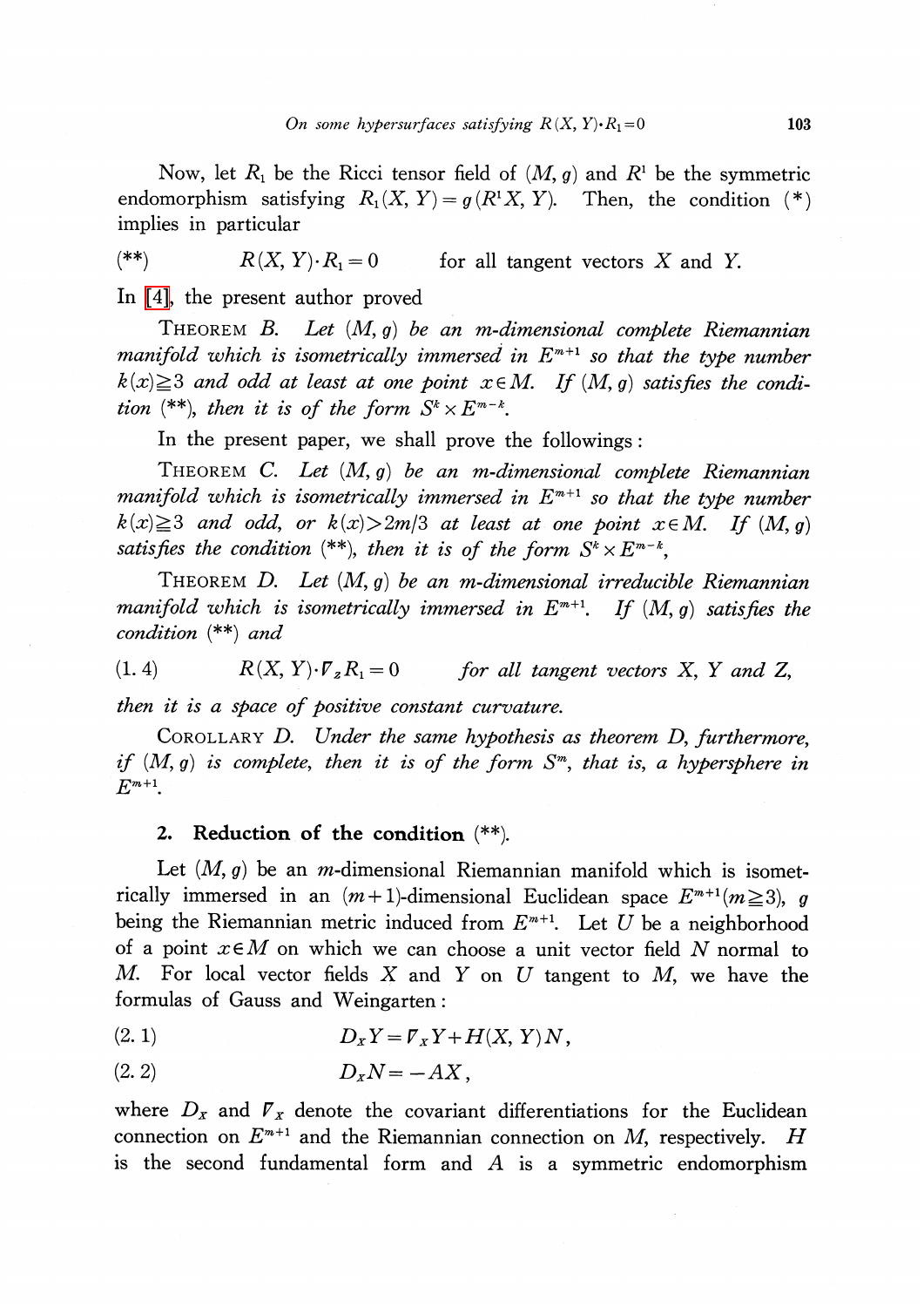satisfying  $H(X, Y) = g(AX, Y)$ . Then the equation of Gauss is

$$
(2.3) \t R(X, Y) = AX \wedge AY.
$$

The type number  $k(x)$  at a point  $x\in M$  is, by definition, the rank of A at X. From (2.3), the Ricci tensor  $R_{1}$  of  $(M, g)$  is given by

(2. 4) 
$$
R_1(X, Y) =
$$
(trace A)  $g(AX, Y) - g(A^2X, Y)$ .

For each point  $x\in M$ , we may take an orthonormal basis  $\{e_{i}\}$  of the tangent space  $T_{x}(M)$  such that  $Ae_{i}=\lambda_{i}e_{i}$   $1\leq i,j, h, k, \cdots\leq m$ . . Then the equation (2. 3) implies

$$
(2.5) \t\t R(e_i,e_j)=\lambda_i\lambda_je_i\wedge e_j,
$$

and (2. 4) implies

(2. 6) 
$$
R_1(e_i, e_i) = \lambda_i \sum_{h=1}^m \lambda_h - \lambda_i^2, \quad \text{and otherwise being zero.}
$$

From  $(2.5)$  and  $(2.6)$ , we see that the condition  $(**)$  is equivalent to

(2.7) 
$$
\lambda_i \lambda_j (\lambda_i - \lambda_j) \left( \sum_{h=1}^m \lambda_h - \lambda_i - \lambda_j \right) = 0 \quad \text{for} \quad i \neq j.
$$

From (2.7), at each point  $x\in M$ , we see that essentially only the following cases are possible :

$$
\begin{aligned}\n\text{(I)} \quad & \lambda_1 = \dots = \lambda_k = \lambda \,, \quad \lambda_{k+1} = \dots = \lambda_m = 0 \,, \\
\text{(II)} \quad & \lambda_1 = \dots = \lambda_t = \lambda \,, \quad \lambda_{t+1} = \dots = \lambda_{t+t'} = \mu \,, \\
& \lambda_{t+t'+1} = \dots = \lambda_m = 0 \,,\n\end{aligned}
$$

where  $k = k(x)$ , and for (II),  $\lambda \neq \mu$ ,  $t = t(x) \geq 1$ ,  $t'=t'(x)\geq 1 , \quad k=t+t' , \quad (t-1)\lambda+(t'-1)\mu=0 .$ 

If  $(M, g)$  satisfies the condition  $(*)$ , then we see that  $(II)$  can not be valid on M. From (II), if  $k(x)=3$ , then we see that (II) can not be valid at x.

#### 3. Lemmas.

First, we assume that the type number  $k(z) > 3$  at some point  $z \in M$ and  $(II)$  is valid at z. Then, by the continuity argument for the characteristic polynomial of  $A$ , we see that  $(II)$  is also valid and, furthermore,  $t$ and t' are constant near z and hence, let  $W = \{x \in M; k(x) > 3 \text{ and } (II) \text{ is }$ valid at x, which is an open set of M. For each point  $x_{0}\in M$ , let  $W_{0}$  be the connected component of  $x_{0}$  in W. Then, non-zero eigenvalues of A,  $\lambda$ and  $\mu$  are certain differentiable functions on  $W_{0}$  and we can take three differentiable distributions,  $T_{\lambda}$ ,  $T_{\mu}$  and  $T_{0}$  corresponding to  $\lambda$ ,  $\mu$  and 0, re-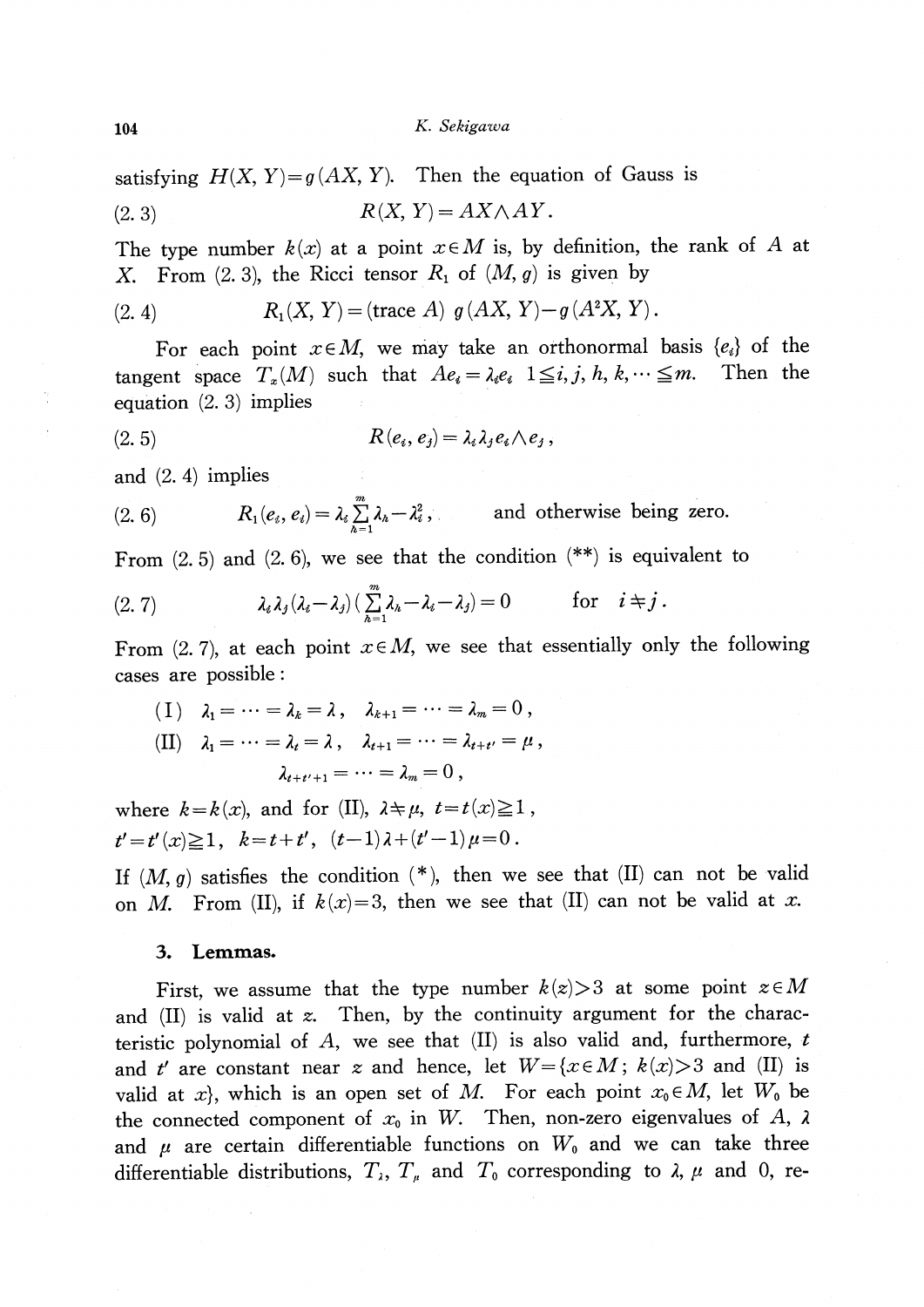spectively on  $W_{0}$ . Let  $T_{1}(x)=T_{\lambda}(x)+T_{\mu}(x)$  (direct sum), for each point  $x\in W_{0}$ . Then,  $T_{1}$  is differentiable and, from (2.6) and (II), we have (3. 1)  $R^{1}X=KX$ , for  $X\in T_{1}$  and  $R^{1}X=0$ , for  $X\in T_{0}$ , where  $K=\lambda\mu$ .

Then, by [\[4\],](#page-7-3)

LEMMA 3.1.  $T_{\lambda}$  and  $T_{\mu}$  are involutive.

For each point  $x\in W_{0}$ , let  $M_{\lambda}(x)$  and  $M_{\mu}(x)$  be the maximal integral submanifolds through  $x$  of  $T_{\lambda}$  and  $T_{p}$ , respectively. Then we have

LEMMA 3. 2.  $\lambda$  and  $\mu$  are constant on each  $M_{\lambda}(x)$   $(M_{\mu}(x),$  resp.) Now, if  $k(x)=m$  at some point  $x\in M$ , then

PROPOSITION 3.3. Let  $(M, g)$  be an m-dimensional Riemannian manifold which is isometrically immersed in  $E^{m+1}$  so that the type number  $k(x)$  $=m$  at some point  $x\in M$ . If  $(M, g)$  satisfies the condition (\*\*), then it is a space of positive constant curvature.

COROLLARY 3.3. Under the same hypothesis as proposition 3.3, furthermore, if  $(M, g)$  is complete, then it is a hypersphere  $S^{m}$ .

In the sequel, we assume that  $3 \leq k(z) < m$ , that is, dim  $T_{0} \geq 1$ . In the future, we shall show that, under some additional conditions, (II) can not be valid. By [\[4\],](#page-7-3)

LEMMA 3.4.  $T_{0}$  is involutive.

For each point  $x\in W_{0}$ , let  $M_{0}(x)$  be the maximal integral submanifold through  $x$  of  $T_{0}$ , then

LEMMA 3.5. Each  $M_{0}(x)$  is totally geodesic and furthermore, a piece of an  $(m-k)$ -dimensional Euclidean space  $E^{m-k}$  in  $E^{m+1}$ .

4. Main results.

Since  $T_{\lambda}$ ,  $T_{\mu}$  and  $T_{0}$  are differentiable on  $W_{0}$ , for each point  $x\in W_{0}$ , we may choose a differentiable orthonormal frame field  $\{E_{i}\}$  near x in such a way that  $\{E_{a}\}, \{E_{p}\}$  and  $\{E_{u}\}$  are bases for  $T_{\lambda}$ ,  $T_{\mu}$  and  $T_{0}$ , respectively. Here  $1\leq a, b, c, \dots \leq t$ ,  $t+1\leq p, q, r, \dots \leq t+t=k$ ,  $k+1\leq u, v, w, \dots \leq m$ . From  $(2.5)$  and (II), with respect to the above basis  $\{E_{i}\},$  we have

(4. 1) 
$$
R(E_a, E_b) = \lambda^2 E_a \wedge E_b,
$$

$$
R(E_a, E_p) = \lambda \mu E_a \wedge E_p,
$$

$$
R(E_p, E_q) = \mu^2 E_p \wedge E_q,
$$
 and otherwise being zero.

On the other hand, in general, for a local differentiable orthonormal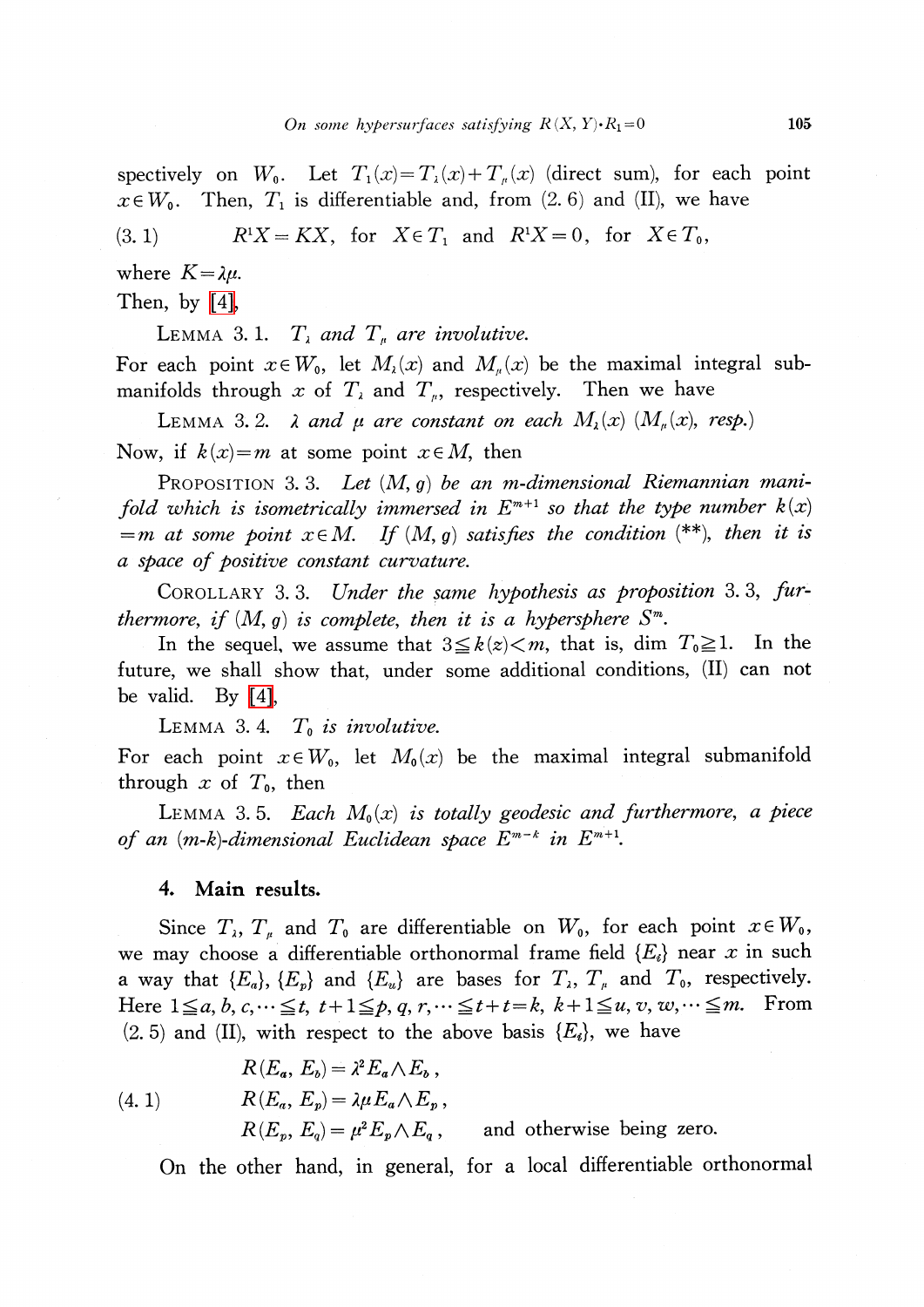frame field  $\{E_{i}\}\$ in a Riemannian manifold  $(M, g)$ , we may put

(4. 2) 
$$
\qquad \qquad \mathcal{V}_{E_i} E_j = \sum_{k=1}^m B_{i,jk} E_k \,,
$$

where  $\mathcal{F}_X$  denotes the covariant differentiation with respect to the Riemannian connection given by g and  $B_{i,jk}=-B_{i\,kj}$ ,  $m=\dim M$ . Then, by [\[4\],](#page-7-3) we have the followings :

$$
(4.3) \t Bu va = Bu vp = 0,
$$

$$
(4. 4) \t Baub = 0 \t for a \neq b, and Bapb = 0,
$$

$$
(4.5) \tBp uq = 0 \tfor \t p \neq q \t and \tBp aq = 0,
$$

(4. 6) 
$$
(\lambda - \mu) B_{u a p} + \mu B_{a u p} = 0,
$$

$$
(4.7) \qquad \qquad (\mu - \lambda) B_{u \,\,pa} + \lambda B_{p \,\,ua} = 0 \;,
$$

and from  $(4.6)$  and  $(4.7)$ 

(4. 8) \lambda B\_{pua}-\mu B\_{aup}=0 .

By considering  $R(E_{a}, E_{u})E_{v}=0$  and  $R(E_{p}, E_{u})E_{v}=0$ , we have

(4. 9) 
$$
(t-t')(t+t'-1)\sum_{a=1}^t\sum_{p=t+1}^k(B_{a\;up})^2=0.
$$

Now, for each  $a(1\leq a\leq t)$ , we have

$$
R(E_a, E_p) E_a = V_{E_a} V_{E_p} E_a - V_{E_p} V_{E_a} E_a - V_{[E_a, E_p]} E_a
$$
  
= 
$$
\sum_{i=1}^{m} (E_a B_{p \ at} - E_p B_{q \ at} + \sum_{j=1}^{m} B_{p \ at} B_{q \ at} i
$$
  
- 
$$
\sum_{j=1}^{m} B_{q \ at} B_{p \ at} - \sum_{j=1}^{m} (B_{q \ pt} - B_{p \ at}) B_{p \ at} E_i.
$$

Thus, by using  $(4, 1)$ ,  $(4, 4)$ ,  $(4, 5)$ ,  $(4, 6)$ ,  $(4, 7)$  and  $(4, 8)$ , we have

(4. 10) 
$$
\sum_{u=k+1}^{m} B_{a\,up} B_{a\,uq} = 0, \qquad \text{for} \quad p \neq q.
$$

By [\[4\],](#page-7-3) we have

(4. 11) 
$$
B_{a\,ua} = B_{p\,u\,p} = -E_u\lambda/\lambda = -E_u\mu/\mu.
$$

Thus, again, by using (4. 1), (4. 4), (4. 5), (4. 6), (4. 7), (4. 8), and (4. 11), we have

$$
(4. 12) \qquad \sum_{u=k+1}^{m} (B_{a \, up})^2 = \lambda^2/2 + (1/2\lambda\mu) \sum_{u=k+1}^{m} (E_u \lambda)^2, \quad p = t+1, \cdots, k.
$$

First, from (4.9), if  $t \neq t'$ , then we see that  $B_{a \mu} = 0$ . Next, we assume that  $t=t'$ . Then we see that  $\lambda=-\mu$ . Thus, from (4. 10) and (4. 12), if  $m-k$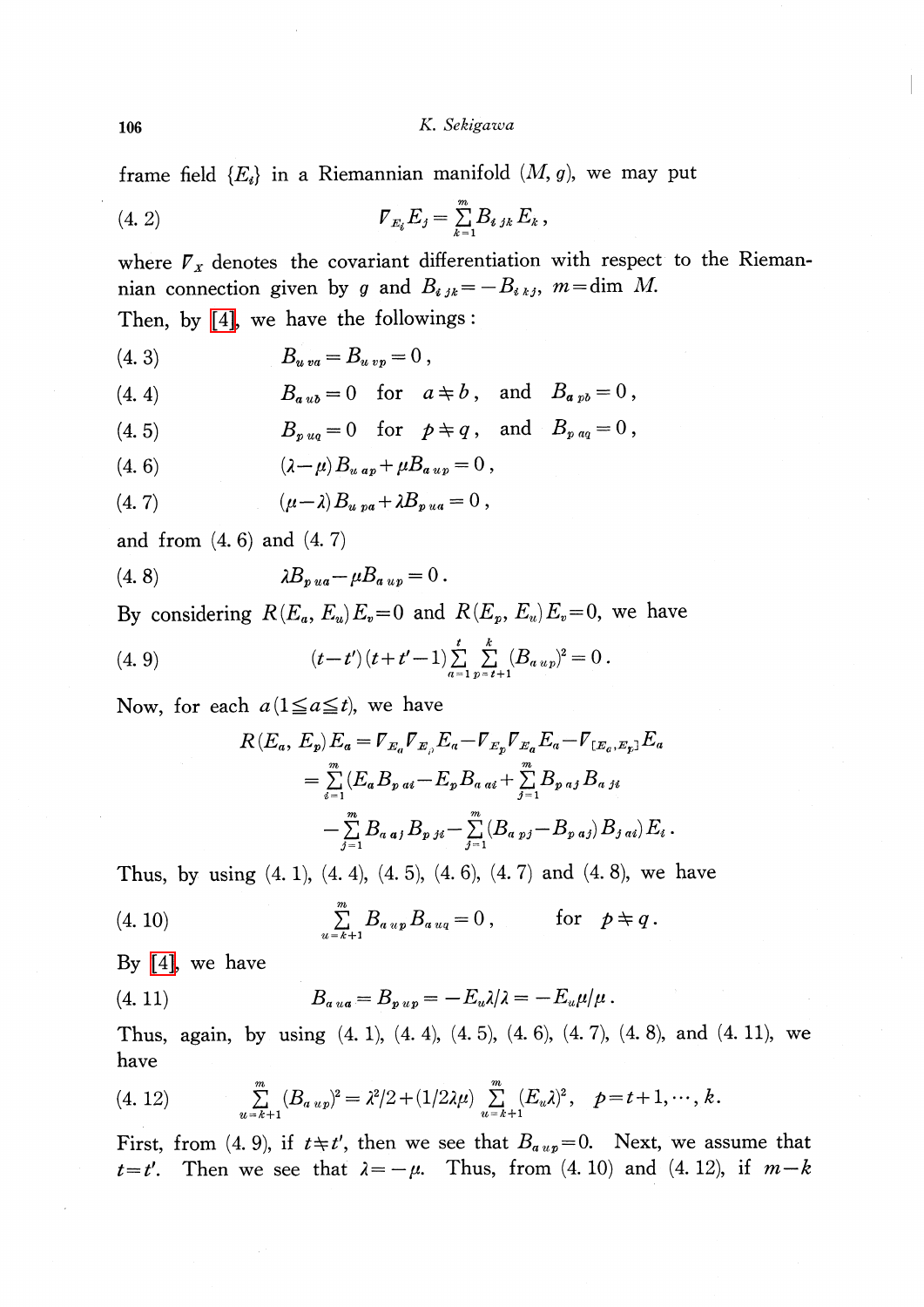$\langle k/2, \text{ that is, } k>2m/3, \text{ then, for some } p_{0}(t+1)\leq p_{0}\leq k, B_{a \mu p_{0}}=0, u=k+1,$  $\ldots$ , m. Thus, form (4. 12), we see that  $B_{a \mu}$  = 0. Therefore, by [\[4\]](#page-7-3) we have theorem C.

Next, we shall prove theorem  $D$ . From  $(3. 1)$ ,  $(4. 2)$  and lemma 3.2, we have

(4. 13) 
$$
(\mathcal{F}_{E_a} R^1) E_b = K \sum_{u=k+1}^m B_{a \, bu} E_u,
$$

$$
(\mathcal{F}_{E_a} R^1) E_p = K \sum_{u=k+1}^m B_{a \, pu} E_u.
$$

Thus, from  $(4, 1)$  and  $(4, 13)$ , we have

(4. 14) 
$$
(R(E_a, E_p) \cdot \overline{V}_{E_a} R^1) E_a = -(\overline{V}_{E_a} R^1) (R(E_a, E_p) E_a)
$$

$$
= K^2 \sum_{u = k+1}^m B_{a \, pu} E_u,
$$

$$
(R(E_a, E_b) \cdot \overline{V}_{E_a} R^1) E_b = -(\overline{V}_{E_a} R^1) (R(E_a, E_b) E_b)
$$

$$
= -K^2 \sum_{u = k+1}^m B_{a \, au} E_u.
$$

Thus, from  $(1, 3)$  and  $(4, 14)$ , we have

$$
(4. 15) \t\t Ba pu = 0 \t and hence \t Bp au = 0,
$$

$$
(4. 16) \t Baua = 0 \t and hence \t Bpup = 0.
$$

Therefore, from (4. 3), (4. 4), (4. 5), (4. 6), (4. 7), (4. 15) and (4. 16), we see that  $T_{\lambda}$ ,  $T_{\mu}$  and  $T_{0}$  are parallel on  $W_{0}$ . But, this contradicts to (4. 1). Thus, if  $(M, g)$  satisfies (\*\*) and (1. 3), and furthermore,  $k(z)\geq 3$  at  $z\in M$ , then (II) can not be valid at z. Thus, (I) is valid at z. Then, let  $W=$  ${x\in M; k(x) \geq 3$  at x, which is an open set of M. For each point  $x_{0}\in W,$ let  $W_{0}$  be the connected component of  $x_{0}$  in W. Then, from (2.5) and  $(2, 6)$ , at each point  $x\in W_{0}$ , we have

(4. 17)  $R(e_{a}, e_{b})=\lambda^{2}e_{a}\wedge e_{b}$ , , and otherwise being zero,

(4. 18) 
$$
R_1(e_a, e_a) = (k-1)\lambda^2
$$
, and otherwise being zero,

where  $1\leq a, b, c\cdots\leq k$ ,  $k+1\leq u, v, w, \cdots\leq m$ 

Then, non-zero eigenvalue  $\lambda$  of A is a differentiable function on  $W_{0}$  and we may take two differentiable distributions  $T_{1}$  and  $T_{0}$  corresponding to  $\lambda$ and 0, respectively on  $W_{0}$ . For each point  $x\in W_{0}$ , we may choose a differentiable orthonormal frame field  $\{E_{i}\}\$ near x in such a way that  $\{E_{a}\}\$ and  $\{E_u\}$  are bases for  $T_{1}$  and  $T_{0}$ , respectively. Then, by the equation of Codazzi, we have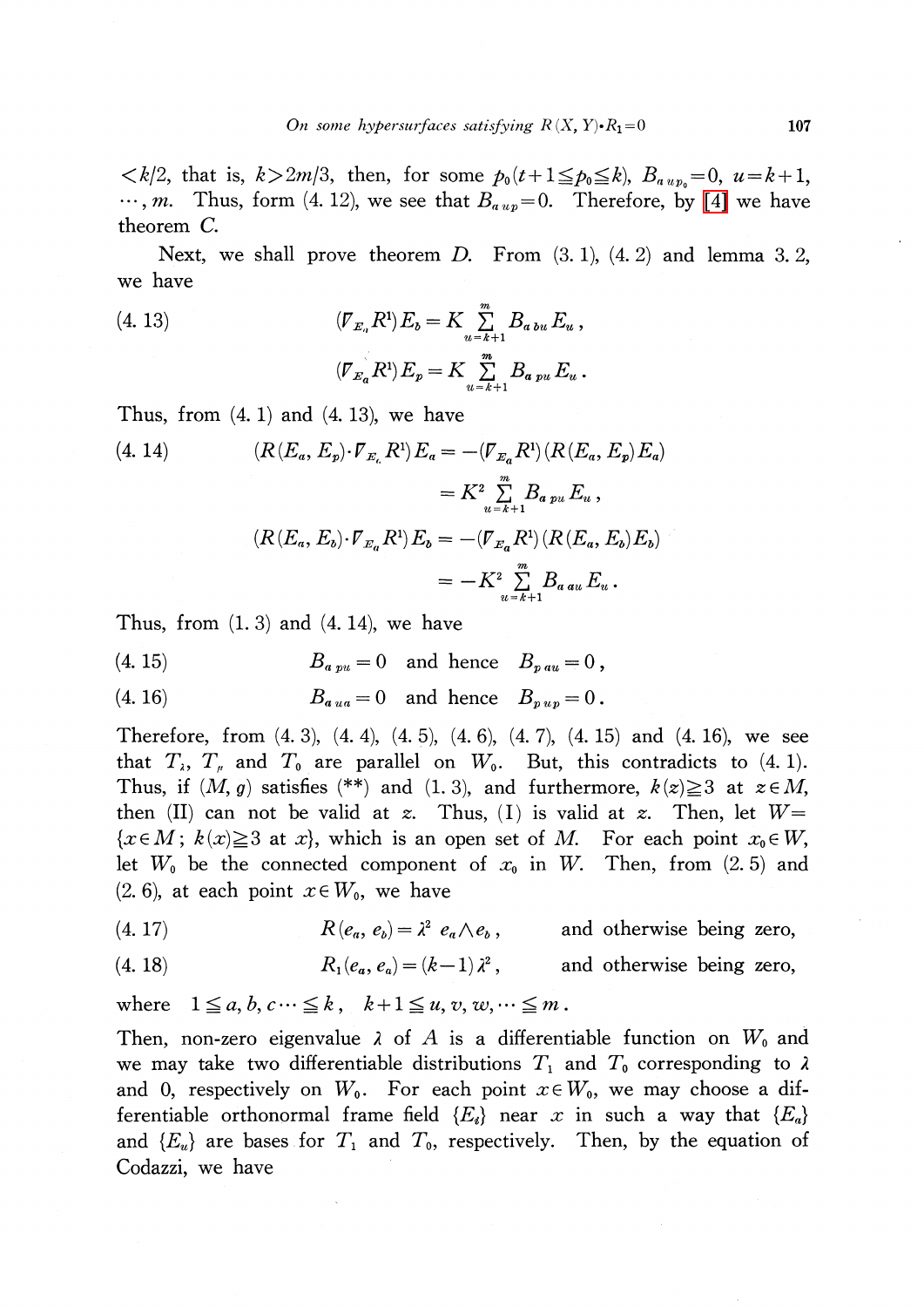- (4. 19)  $E_{\alpha} \lambda = 0$ ,
- (4. 20)  $B_{aub}=0$  for  $a\neq b$ , and  $B_{uva}=0$ ,
- (4. 21)  $B_{a\mu a}=-E_{u}\lambda/\lambda$ .

Furthermore, from (1. 3), by the similar ones as the previous arguments, we see that  $T_{1}$  and  $T_{0}$  are parallel on  $W_{0}$ . Thus,  $\lambda$  is constant on  $W_{0}$ . Since M is connected, we see that  $W_{0}=M$ . Thus we have

PROPOSITION 4. 1. Let  $(M, g)$  be an m-dimensional Riemannian manifold which is isometrically immersed in  $E^{m+1}$  so that the type number  $k(x) \geq 3$  at least at one point  $x \in M$ . If  $(M, g)$  satisfies (\*\*) and (1. 3), then  $(M,\,g)$  is locally of the form  $\,M_{1}\times M_{2},\,$  where  $\,M_{1}\,$  is a k-dimensional space of constant curvature  $\lambda^{2}$  and  $M_{2}$  is an (m-k)-dimensional locally flat space (more precisely, a piece of an  $(m-k)$ -dimensional Euclidean space $E^{m-k}$ ).

Next, we shall assume that the type number  $k(x) \leq 2$  on M. If the type number  $k(x) \leq 1$  on M, then, from (2.5), we see that  $R=0$  on M, that is,  $(M, g)$  is locally flat and hence reducible. Thus, it is sufficient to deal with the case where the type number  $k(x) \leq 2$  on M and actually 2 at some point of M. Then, let  $W = \{x \in M; k(x)=2 \text{ at } x\}$ , which is an open set of M. For each point  $x_{0}\in W$ , let  $W_{0}$  be the connected component of  $x_{0}$  in W. Then, from (2.5) and (2.6), at each point  $x\in W_{0}$ , we may assume that

(4. 22) 
$$
R(e_1, e_2) = K e_1 \wedge e_2, \text{ and otherwise being zero,}
$$
  
(4. 23) 
$$
R_1(e_1, e_1) = R_1(e_2, e_2) = K, \text{ and otherwise being zero,}
$$

where  $K = \lambda_{1}\lambda_{2}$ .

Since  $R=0$  on the complement of W in M, from  $(4. 22)$  and  $(4. 23)$ , we see that  $(M, g)$  satisfies  $(*)$  and hence  $(**)$ . Then, K is a differentiable function on  $W_{0}$ , since  $K$ =trace  $R^{1}/2$ , and we may take two differentiable distributions  $T_{1}$  and  $T_{0}$  corresponding to K and 0, respectively on  $W_{0}$ . For each point  $x\in W_{0}$ , we may choose a differentiable orthonormal frame field  $\{E_{i}\}$ near  $x$  in such a way that  $\{E_{a}\}$  and  $\{E_{u}\}$  are bases for  $T_{1}$  and  $T_{0},$  respectively. Then, from (4. 22) and (4. 23), with respect to the basis  $\{E_{i}\}\$ , we have

(4. 24)  $R(E_{1}, E_{2})=K E_{1}\wedge E_{2}$ , and otherwise being zero,

(4. 25)  $R^{1}E_{1}=KE_{1}$ ,  $R^{1}E_{2}=KE_{2}$ , and otherwise being zero.

First, by the equation of Codazzi, we have

$$
(4.26) \t\t Bu va = 0.
$$

From  $(4, 2)$  and  $(4, 25)$ , we have